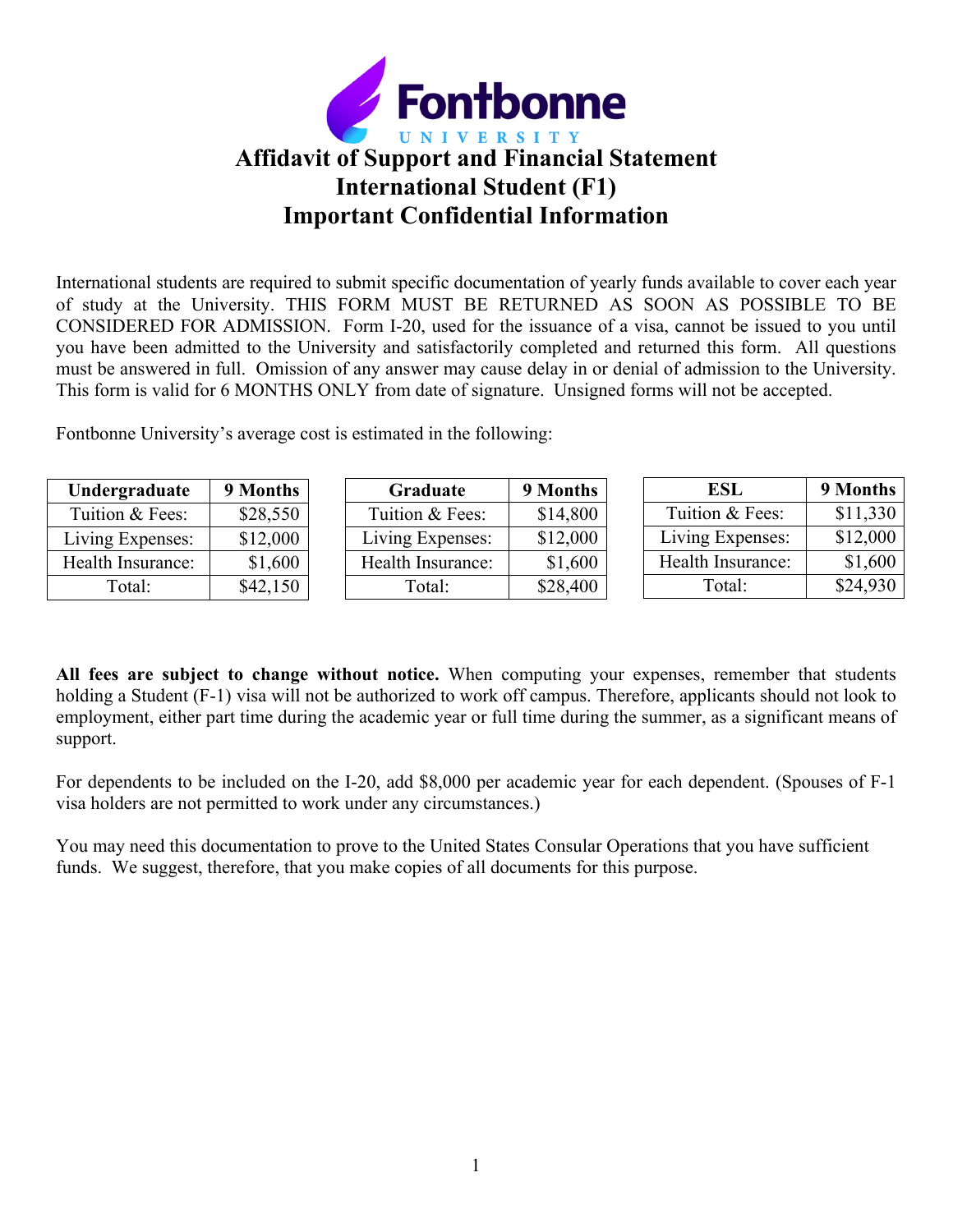| <b>APPLICANT'S NAME:</b> |             |       |        |  |
|--------------------------|-------------|-------|--------|--|
|                          | Family name | First | Middle |  |
| Country of Birth:        |             |       |        |  |
|                          |             |       |        |  |
| Country of Citizenship:  |             |       |        |  |
|                          |             |       |        |  |
| City of Birth:           |             |       |        |  |
|                          |             |       |        |  |

Are you currently in the United States:  $\Box$  Yes  $\Box$  No

If "Yes" what is your visa type? (F-1, J-1, etc.): \_\_\_\_\_\_\_\_\_\_\_\_\_\_

List the following information for all dependents (submit copy of passport page for each dependent):

| Name | Relationship | Date of Birth | Country of Birth | Country of<br>Citizenship |
|------|--------------|---------------|------------------|---------------------------|
|      |              |               |                  |                           |
|      |              |               |                  |                           |
|      |              |               |                  |                           |
|      |              |               |                  |                           |

Please list all types of financial support. Supporting documentation is required.

| Sources of Financial Support                                                                                               | Amount in U.S. Dollars |
|----------------------------------------------------------------------------------------------------------------------------|------------------------|
| 1. Personal and/or Family Savings                                                                                          |                        |
| Name of Person:                                                                                                            | \$                     |
| Name of Bank:                                                                                                              |                        |
| (Submit bank statement or letter)                                                                                          |                        |
| 2. Government Sponsor (Print name of agency)                                                                               |                        |
|                                                                                                                            | \$                     |
| (Enclose signed copy of letter certifying sponsorship)                                                                     |                        |
| 3. Sponsor                                                                                                                 |                        |
| Print name of each person:                                                                                                 | \$                     |
| 1.<br><u> Alexandria de la contrada de la contrada de la contrada de la contrada de la contrada de la contrada de la c</u> |                        |
| 2.                                                                                                                         |                        |
| 3.                                                                                                                         |                        |
| (Signature is required below)                                                                                              |                        |
| Fontbonne University Award                                                                                                 |                        |
| Name of Award:                                                                                                             | \$                     |
|                                                                                                                            |                        |
| <b>TOTALS</b>                                                                                                              |                        |
| Each of these totals should equal or exceed the estimate on                                                                | $\mathbb{S}$           |
| the first page of the costs for one academic year.                                                                         |                        |